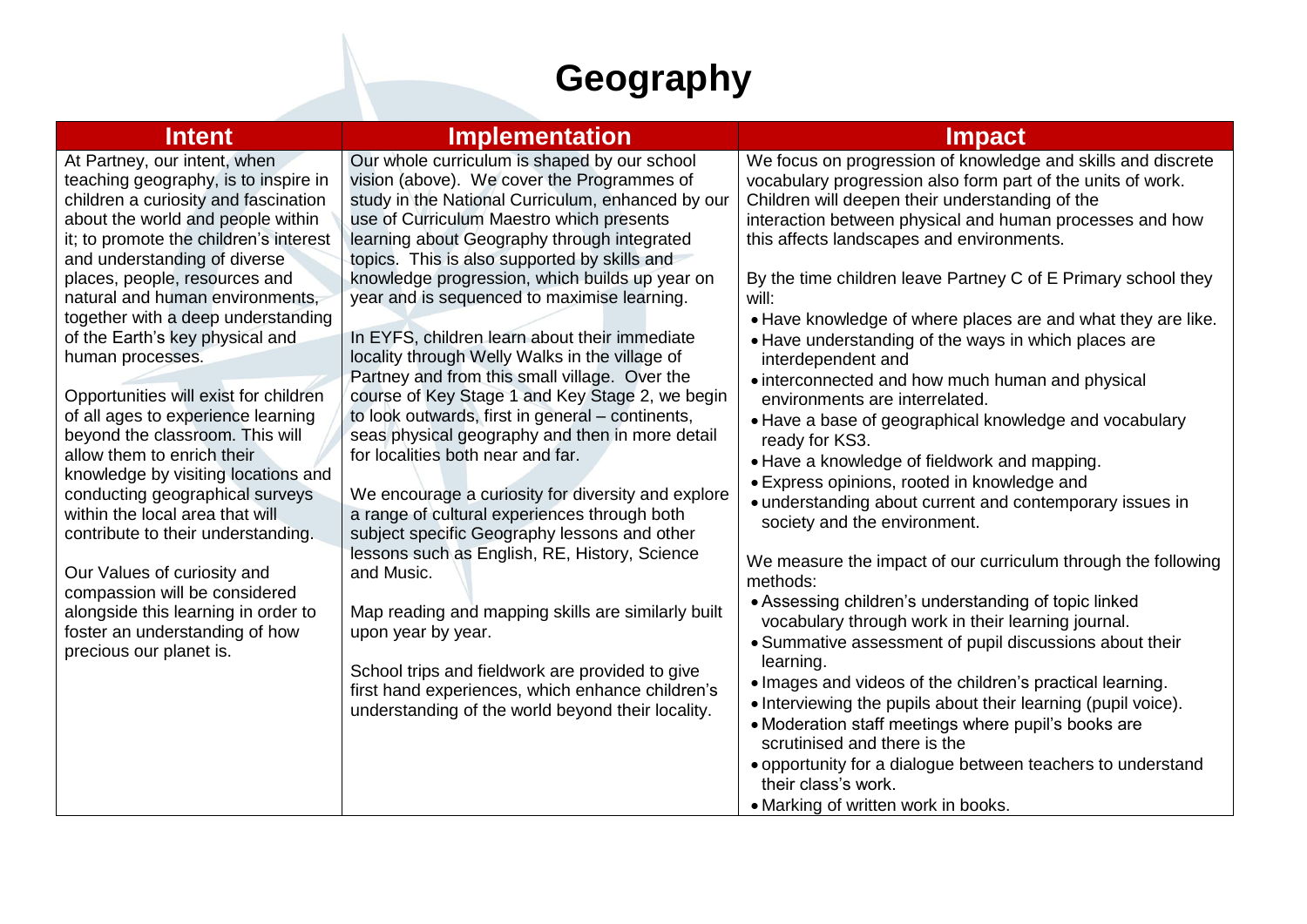## **Geography Sequence of Study and Progression in KS2**

Key: **2A** = Class 2 Cycle A; **2B** = Class 2 Cycle B; **3A** = Class 3 Cycle A; **3B** = Class 3 cycle B

| <b>Cycle</b><br><b>Year/Relevant</b>                                                                                                                                                                                                                                                                                                                                                                                                                                                                                                                                                                                                 | <b>Topic Name and Sequence of Study</b>                                                                                                                                                                                                                                                                                                                                                                                                                                        |                                                                                                                                                                                                                                                                                                                                                                                                                                                                        |                                                                                                                                                                                                                                        |                                                                                                                                                                                                                 |                                                                                                                                                                                                                                                                                                                                                                                                                                                                                                                                                                          |                                                                                                                                                                                                                                                                                                                                                                                                                                                                                                                                                                                                                                                                                                       |                                                                                                                                                                                                                                                                                   |
|--------------------------------------------------------------------------------------------------------------------------------------------------------------------------------------------------------------------------------------------------------------------------------------------------------------------------------------------------------------------------------------------------------------------------------------------------------------------------------------------------------------------------------------------------------------------------------------------------------------------------------------|--------------------------------------------------------------------------------------------------------------------------------------------------------------------------------------------------------------------------------------------------------------------------------------------------------------------------------------------------------------------------------------------------------------------------------------------------------------------------------|------------------------------------------------------------------------------------------------------------------------------------------------------------------------------------------------------------------------------------------------------------------------------------------------------------------------------------------------------------------------------------------------------------------------------------------------------------------------|----------------------------------------------------------------------------------------------------------------------------------------------------------------------------------------------------------------------------------------|-----------------------------------------------------------------------------------------------------------------------------------------------------------------------------------------------------------------|--------------------------------------------------------------------------------------------------------------------------------------------------------------------------------------------------------------------------------------------------------------------------------------------------------------------------------------------------------------------------------------------------------------------------------------------------------------------------------------------------------------------------------------------------------------------------|-------------------------------------------------------------------------------------------------------------------------------------------------------------------------------------------------------------------------------------------------------------------------------------------------------------------------------------------------------------------------------------------------------------------------------------------------------------------------------------------------------------------------------------------------------------------------------------------------------------------------------------------------------------------------------------------------------|-----------------------------------------------------------------------------------------------------------------------------------------------------------------------------------------------------------------------------------------------------------------------------------|
| <b>Programme of</b><br><b>Study</b>                                                                                                                                                                                                                                                                                                                                                                                                                                                                                                                                                                                                  |                                                                                                                                                                                                                                                                                                                                                                                                                                                                                |                                                                                                                                                                                                                                                                                                                                                                                                                                                                        |                                                                                                                                                                                                                                        |                                                                                                                                                                                                                 |                                                                                                                                                                                                                                                                                                                                                                                                                                                                                                                                                                          |                                                                                                                                                                                                                                                                                                                                                                                                                                                                                                                                                                                                                                                                                                       |                                                                                                                                                                                                                                                                                   |
| <b>Cycle 2A</b>                                                                                                                                                                                                                                                                                                                                                                                                                                                                                                                                                                                                                      | <b>Mighty Metals</b><br>(Sc)                                                                                                                                                                                                                                                                                                                                                                                                                                                   | <b>Empires and</b><br><b>Emperors (H)</b>                                                                                                                                                                                                                                                                                                                                                                                                                              | <b>Burps Bottoms</b><br>and Bile                                                                                                                                                                                                       | <b>Through the</b><br>Ages (H)                                                                                                                                                                                  | <b>Rocks Relics and</b><br><b>Rumbles</b>                                                                                                                                                                                                                                                                                                                                                                                                                                                                                                                                | <b>Play list (Mus)</b>                                                                                                                                                                                                                                                                                                                                                                                                                                                                                                                                                                                                                                                                                | <b>What to assess</b>                                                                                                                                                                                                                                                             |
| <b>Cycle 2B</b>                                                                                                                                                                                                                                                                                                                                                                                                                                                                                                                                                                                                                      | <b>Urban Pioneer</b>                                                                                                                                                                                                                                                                                                                                                                                                                                                           | 1066 (H)                                                                                                                                                                                                                                                                                                                                                                                                                                                               | <b>Predator!</b>                                                                                                                                                                                                                       | <b>Predator</b>                                                                                                                                                                                                 | <b>Misty</b><br><b>Mountain/Vista</b>                                                                                                                                                                                                                                                                                                                                                                                                                                                                                                                                    | <b>Blue Abyss (Sc)</b>                                                                                                                                                                                                                                                                                                                                                                                                                                                                                                                                                                                                                                                                                |                                                                                                                                                                                                                                                                                   |
| <b>Cycle 3A</b>                                                                                                                                                                                                                                                                                                                                                                                                                                                                                                                                                                                                                      | <b>Frozen Kingdom</b>                                                                                                                                                                                                                                                                                                                                                                                                                                                          | <b>Scream Machine</b>                                                                                                                                                                                                                                                                                                                                                                                                                                                  | A Child's War (H)                                                                                                                                                                                                                      | <b>Alchemy Island</b>                                                                                                                                                                                           | <b>Stargazers (Sc)</b>                                                                                                                                                                                                                                                                                                                                                                                                                                                                                                                                                   | <b>Ground breaking</b><br>Greeks (H)                                                                                                                                                                                                                                                                                                                                                                                                                                                                                                                                                                                                                                                                  |                                                                                                                                                                                                                                                                                   |
| <b>Cycle 3B</b>                                                                                                                                                                                                                                                                                                                                                                                                                                                                                                                                                                                                                      | Sow, Grow, Farm                                                                                                                                                                                                                                                                                                                                                                                                                                                                | <b>Hola Mexico!</b><br>(The Mayans)                                                                                                                                                                                                                                                                                                                                                                                                                                    | <b>Tomorrow's</b><br><b>World</b>                                                                                                                                                                                                      | <b>Blood Heart</b>                                                                                                                                                                                              | <b>Darwin's Delights</b>                                                                                                                                                                                                                                                                                                                                                                                                                                                                                                                                                 | <b>Ancient Egypt</b>                                                                                                                                                                                                                                                                                                                                                                                                                                                                                                                                                                                                                                                                                  |                                                                                                                                                                                                                                                                                   |
| Ge2/1.1 Locational<br>Knowledge<br>Ge2/1.1a locate the<br>world's countries, using<br>maps to focus on<br>Europe (including the<br>location of Russia) and<br>North and South<br>America, concentrating<br>on their environmental<br>regions, key physical<br>and human<br>characteristics,<br>countries, and major<br>cities<br>Ge2/1.1c identify the<br>position and significance<br>of latitude, longitude,<br>Equator, Northern<br>Hemisphere, Southern<br>Hemisphere, the Tropics<br>of Cancer and<br>Capricorn, Arctic and<br>Antarctic Circle, the<br>Prime/Greenwich<br>Meridian and time zones<br>(including day and night) | 3A Recap and Identify<br>the position and explain<br>the significance of<br>latitude, longitude,<br>equator, Northern<br>Hemisphere, Southern<br>Hemisphere. Learn the<br>location of the Tropics of<br>Cancer and Capricorn,<br>the Arctic and Antarctic<br>Circles, the Prime (or<br>Greenwich) Meridian<br>and time zones<br>(including Polar day and<br>night).<br>3B Locate countries<br>involved with food<br>production on world<br>map e.g. origins of<br>bananas etc. | 2A Track the progress<br>of The Roman Empire<br>over time, as the Roman<br>army fought wars and<br>conquered lands around<br>the Mediterranean Sea,<br>including countries in<br>Europe, North Africa<br>and the Middle East.<br>Location of these on<br>map of Europe<br>3B Use world maps and<br>satellite images to<br>locate Mexico.<br>identifying which<br>hemisphere it is in, its<br>location in relation to the<br>equator, and its<br>surrounding countries. | 2B Investigate where<br>crocodiles and<br>alligators are found in<br>the wild. Mark their<br>distributions on a digital<br>map of the world and<br>describe how the<br>geography of these<br>places supports their<br>predatory needs. | 3A Use the key to<br>determine the Alchemy<br>Island's human and<br>physical features. Draw<br>lines to mark where<br>they think the contours<br>of the landscape are,<br>looking out for hills and<br>valleys. | 2A Lines of latitude and<br>longitude: including prime<br>meridian and equator -<br>locating volcanoes on a<br>world map<br>World map (continents) 2B<br>Locate world rivers using<br>an atlas.<br>2B use maps or atlases to<br>find and study the location<br>of each mountain,<br>highlighting and revisiting<br>the names and locations of<br>continents and countries<br>when looking at the<br>location of each mountain<br>range. (after UK based<br>activity 2B below)<br>3B Plot Darwin's route -<br>using latitude and<br>Longitude as part of the<br>activity. | 2A A Location of<br>countries<br>2B identify the world's<br>oceans and seas.<br>Identify their position<br>in relation to the<br>equator, the Tropics of<br>Cancer and Capricorn<br>and the Arctic and<br>Antarctic Circles.<br>2B Locate the Great<br><b>Barrier Reef using</b><br>maps and satellite<br>images. Make a<br>sketch map,<br>identifying significant<br>land features, towns,<br>islands and the<br>different reefs<br>themselves. Compare<br>different maps and<br>decide how much<br>detail to include.<br>3A 'Where is Greece?'<br>Enquiry 'Where is<br>Greece?' using<br>atlases, a world map<br>or existing<br>qeographical<br>knowledge of the<br>world. Begin to<br>describe the | Skills: Can the<br>child:<br>find features using a<br>4/6 figure grid<br>reference?<br>Identify latitude and<br>longitude on MoW?<br>Draw a simple<br>sketch map.<br>Knowledge:<br>Locate and identify<br>UK. countries of UK<br>+ name/locate<br>equator, continents<br>and seas |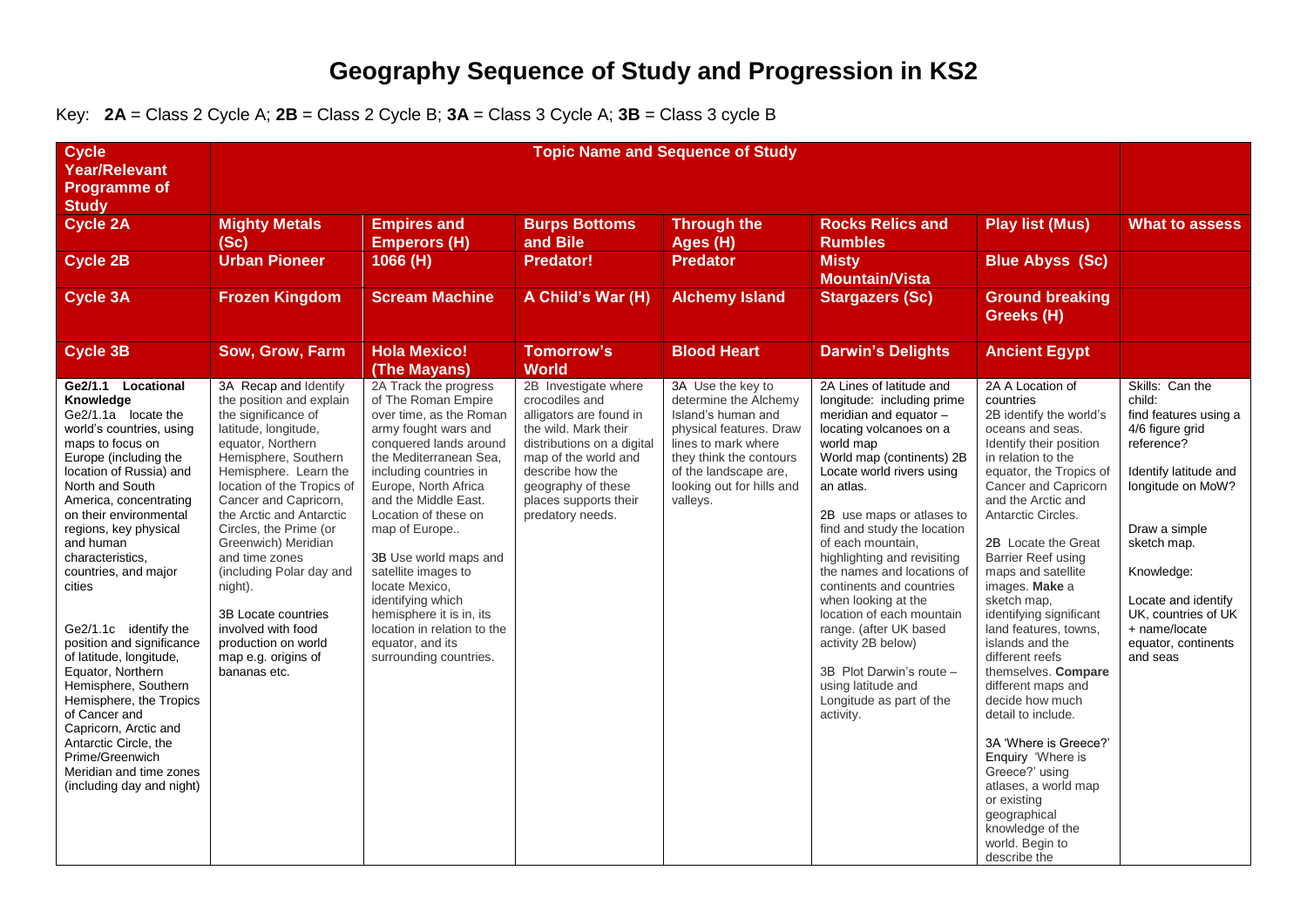| Ge2/1.1b name and                                                                                                                                                                                                                                                                                                                          | 2B Location of chosen                                                                                                                                                                                                                                                                                                                          | 2A Roman Town -                                                                                                                                                                                                                                                                                                           | 3A Locate the cities                                                                                                                                                                                                                                                                                                                                                       | 2A Maps - location of                                                                                                     | 2B Case Study River                                                                                                                                                                                                                                                                                                                                                                                                                 | landscape of Greece;<br>geographical features<br>of ancient Greece,<br>including islands,<br>significant city states,<br>landmarks,<br>surrounding seas and<br>countries.                                                                                         | Locate local area                                                                                                                                                                            |
|--------------------------------------------------------------------------------------------------------------------------------------------------------------------------------------------------------------------------------------------------------------------------------------------------------------------------------------------|------------------------------------------------------------------------------------------------------------------------------------------------------------------------------------------------------------------------------------------------------------------------------------------------------------------------------------------------|---------------------------------------------------------------------------------------------------------------------------------------------------------------------------------------------------------------------------------------------------------------------------------------------------------------------------|----------------------------------------------------------------------------------------------------------------------------------------------------------------------------------------------------------------------------------------------------------------------------------------------------------------------------------------------------------------------------|---------------------------------------------------------------------------------------------------------------------------|-------------------------------------------------------------------------------------------------------------------------------------------------------------------------------------------------------------------------------------------------------------------------------------------------------------------------------------------------------------------------------------------------------------------------------------|-------------------------------------------------------------------------------------------------------------------------------------------------------------------------------------------------------------------------------------------------------------------|----------------------------------------------------------------------------------------------------------------------------------------------------------------------------------------------|
| locate counties and<br>cities of the United<br>Kingdom, geographical<br>regions and their<br>identifying human and<br>physical characteristics,<br>key topographical<br>features (including hills,<br>mountains, coasts and<br>rivers), and land-use<br>patterns; and<br>understand how some of<br>these aspects have<br>changed over time | town/city on map of UK<br>and local OS map                                                                                                                                                                                                                                                                                                     | human features<br>2B Interpret maps/aerial<br>sources/digital sources<br>of Bolingbroke Castle<br>and identify<br>physical/natural<br>features.<br>2B Use local OS map to<br>locate a good location<br>for a castle $-$ apply<br>knowledge of OS map<br>so far.                                                           | and ports bombed<br>during the Blitz on a<br>map of the UK. Look<br>closely at surrounding<br>areas, considering why<br>these places were<br>vulnerable to bombing.<br>Draw a sketch map of<br>the UK, showing the<br>bombed locations and<br>identifying other<br>significant geographical<br>features such as rivers<br>and railways. (Using<br>lat and long; grid refs) | stone age- iron age<br>locations in UK and<br>Ireland. Identification<br>of countries, some<br>counties in British Isles. | Trent/Humber using Os<br>and Google Maps; locate<br>physical features e.g.<br>source, meander and<br>human activity<br>2B Investigate contour<br>lines. Identify a peak and<br>its height by using the<br>contour lines.<br>2B describe the mountain<br>ranges' locations in the UK<br>using cardinal and<br>intercardinal compass<br>points. (before 2B above)                                                                     |                                                                                                                                                                                                                                                                   | e.g. Lincolnshire<br>area on map of<br>England.<br>Locate and identify<br>local area towns and<br>rivers and other<br>physical features<br>e.g. higher ground<br>through use of<br>contours. |
| Ge2/1.2 Place<br>Knowledge<br>Ge2/1.2a understand<br>geographical similarities<br>and differences through<br>the study of human and<br>physical geography of a<br>region of the United<br>Kingdom, a region in a<br>European country, and a<br>region in North or South<br>America                                                         | 2B Comparison of Berlin<br>and chosen local city.<br>3A Physical features of<br>the Arctic include ice<br>sheets, ice caps,<br>mountains and hills,<br>large rivers and lakes,<br>tundra (areas of<br>permanently frozen soil)<br>and some coniferous<br>forest. The Arctic has<br>long, cold, dark winters<br>and cool, light summers.        | 3A Visit websites of<br>theme parks outside the<br>UK. Take virtual tours<br>and analyse maps and<br>plans of the parks.<br>Compare an overseas<br>park with the layout of a<br>UK park using a range<br>of categories, such as<br>size, visitor capacity,<br>cost, transport links,<br>physical terrain and<br>location. | 2B Investigate where<br>crocodiles and<br>alligators are found in<br>the wild. Mark their<br>distributions on a digital<br>map of the world and<br>describe how the<br>geography of these<br>places supports their<br>predatory needs.                                                                                                                                     |                                                                                                                           | 2B Learn about how<br>rivers/weather can change<br>the landscape.<br>2B Locate World rivers<br>using and Atlas<br>2B Identify Natural,<br>human or both -<br>depending on what causes<br>environmental change<br>over time.                                                                                                                                                                                                         | 2B Research on<br>oceans depth, area<br>covered, bordering<br>continents.<br>hemisphere, special<br>features and climate.<br>Special features might<br>include a coral reef, an<br>underwater volcano or<br>a habitat suited to a<br>unique species of<br>animal. | Name things in<br>common with all<br>rivers.                                                                                                                                                 |
| Ge2/1.3 Human and<br><b>Physical Geography</b><br>Ge2/1.3a describe and<br>understand key aspects<br>of physical geography,<br>including: climate zones,<br>biomes and vegetation<br>belts, rivers, mountains,<br>volcanoes and<br>earthquakes, and the<br>water cycle                                                                     | 3A (Polar vs temperate<br>climate) Climates can be<br>compared by looking at<br>factors including<br>maximum and minimum<br>levels of precipitation<br>and average monthly<br>temperatures.<br>(Cf Arctic/Antarctic and<br>Europe)<br>3A What do Polar<br>landscapes have in<br>common?<br><b>3A 'What conclusions'</b><br>can we draw, on the |                                                                                                                                                                                                                                                                                                                           |                                                                                                                                                                                                                                                                                                                                                                            |                                                                                                                           | 2A Layers of the Earth;<br>investigation of soil and<br>Rocks; Plate tectonics +<br>world maps; Ring of Fire;<br>Features of volcanoes:<br>Lines of latitude and<br>Iongitude; Volcanic<br>eruptions; Earthquakes<br>and tsunamis; and their<br>causes.<br>2B Learn language and<br>technical vocabulary to<br>understand how a river<br>changes over land.<br>2B Learn different types<br>of mountains and how they<br>are formed. |                                                                                                                                                                                                                                                                   | Explain Ring of Fire.<br>Explain the<br>watercycle.<br>Explain why the<br>earth shakes.                                                                                                      |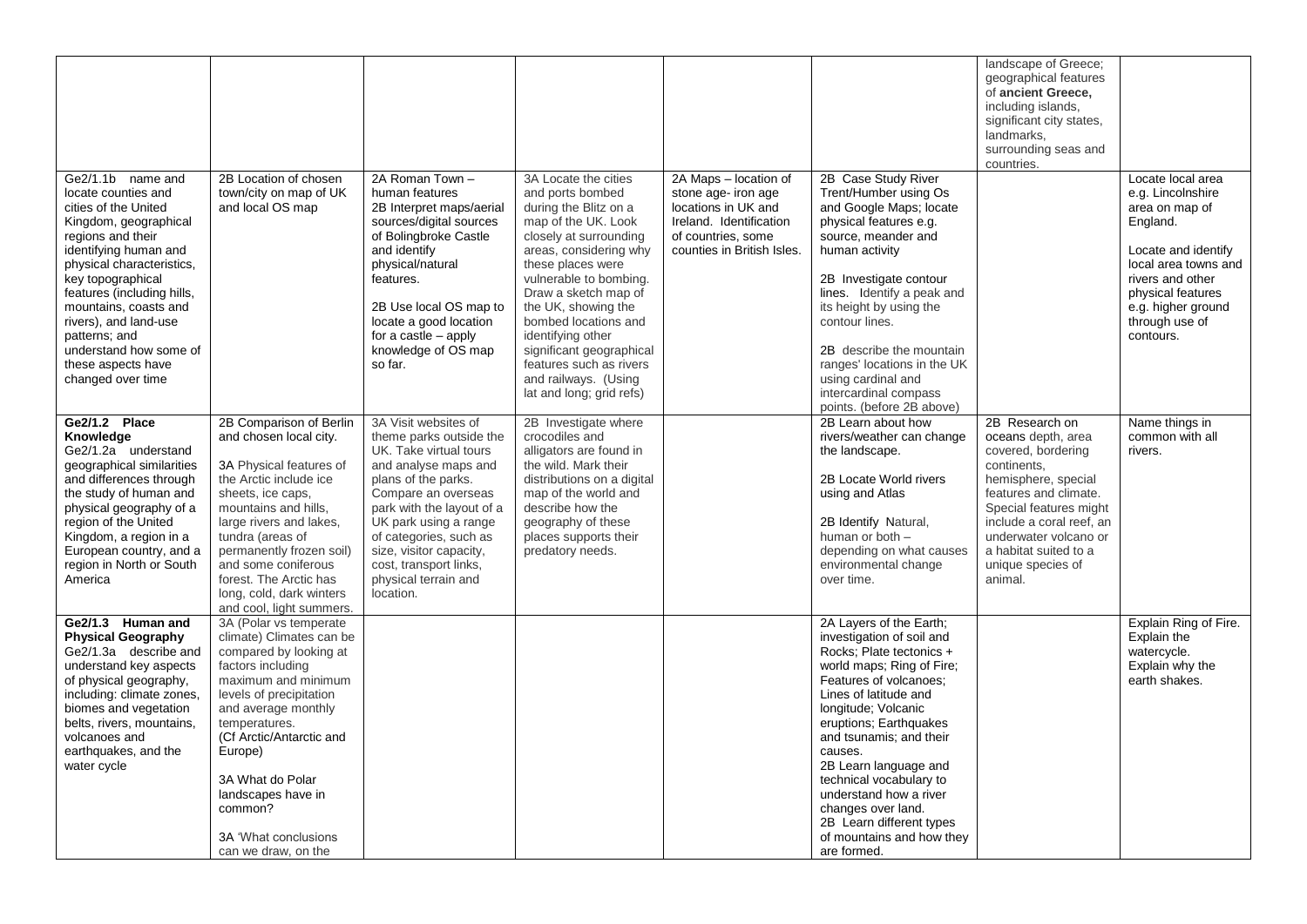|                             | evidence we have,          |                          |  | 2B identify altitudinal      |                         |                      |
|-----------------------------|----------------------------|--------------------------|--|------------------------------|-------------------------|----------------------|
|                             |                            |                          |  |                              |                         |                      |
|                             | about climate change?'     |                          |  | zones for different          |                         |                      |
|                             |                            |                          |  | habitats.                    |                         |                      |
|                             | 3B Learn that factors of   |                          |  | 2B identify 4 sages of       |                         |                      |
|                             | climate, topography and    |                          |  | water cycle.                 |                         |                      |
|                             | soil determine how the     |                          |  |                              |                         |                      |
|                             |                            |                          |  |                              |                         |                      |
|                             | land is used. Case         |                          |  |                              |                         |                      |
|                             | study of Jersey royal      |                          |  |                              |                         |                      |
|                             | potatoes.                  |                          |  |                              |                         |                      |
|                             |                            |                          |  |                              |                         |                      |
|                             | 3B Name five climate       |                          |  |                              |                         |                      |
|                             |                            |                          |  |                              |                         |                      |
|                             | zones: desert.             |                          |  |                              |                         |                      |
|                             | equatorial, polar,         |                          |  |                              |                         |                      |
|                             | temperate and tropical.    |                          |  |                              |                         |                      |
|                             | Learn that a biome is a    |                          |  |                              |                         |                      |
|                             | large ecological area on   |                          |  |                              |                         |                      |
|                             |                            |                          |  |                              |                         |                      |
|                             | the Earth's surface,       |                          |  |                              |                         |                      |
|                             | such as desert, forest,    |                          |  |                              |                         |                      |
|                             | grassland, tundra and      |                          |  |                              |                         |                      |
|                             | aquatic. Biomes are        |                          |  |                              |                         |                      |
|                             | often defined by a range   |                          |  |                              |                         |                      |
|                             | of factors, such as        |                          |  |                              |                         |                      |
|                             |                            |                          |  |                              |                         |                      |
|                             | temperature, climate,      |                          |  |                              |                         |                      |
|                             | relief, geology, soils and |                          |  |                              |                         |                      |
|                             | vegetation.                |                          |  |                              |                         |                      |
|                             |                            |                          |  |                              |                         |                      |
|                             | 3B Compare North and       |                          |  |                              |                         |                      |
|                             |                            |                          |  |                              |                         |                      |
|                             | South America to UK        |                          |  |                              |                         |                      |
|                             | climate zone: citrus       |                          |  |                              |                         |                      |
|                             | production in California;  |                          |  |                              |                         |                      |
|                             | cocoa growing in Peru      |                          |  |                              |                         |                      |
|                             | or Fairtrade bananas.      |                          |  |                              |                         |                      |
|                             |                            |                          |  |                              |                         |                      |
| Ge2/1.3b describe and       | 3A List and learn about    | 2B Study of Bolingbroke  |  | 2B Learn about uses of       | 3B Find out how the     | Explain how water is |
| understand key aspects      | natural resources in the   | natural and man made     |  | river - human activity.      | Nile flooded to create  | used/harnessed by    |
| of human geography,         | Arctic. E.g oil, gas,      | features including self- |  |                              | a rich and fertile land | humans.              |
| including: types of         | metals, minerals, fish,    | sufficiency of food and  |  | 3B Summarise, why they       | and compare how         | How does water       |
| settlement and land use,    | wood and freshwater.       | materials for building.  |  | think the Galápagos          | people used the river   | change the           |
|                             |                            |                          |  |                              |                         |                      |
| economic activity           |                            | Use of natural           |  | Islands developed such       | then with how it is     | landscape?           |
| including trade links, and  |                            | resources.               |  | rich biodiversity. Use a     | used today. Sketch a    |                      |
| the distribution of natural | 3A Describe positive       |                          |  | world map to identify other  | map or 3-D diorama of   |                      |
| resources including         | and negative effects of    |                          |  | remote islands and choose    | the Nile, locating      |                      |
| energy, food, minerals      | tourism on Antarctica      |                          |  | one to research. Find out    | towns and cities along  |                      |
|                             |                            |                          |  |                              |                         |                      |
| and water                   | such as an increase in     |                          |  | about the island's climate   | its course.             |                      |
|                             | income, use of land for    |                          |  | and biodiversity. Consider   |                         |                      |
|                             | building hotels and        |                          |  | the main threats to islands, |                         |                      |
|                             | venues, overcrowding of    |                          |  | including natural and        |                         |                      |
|                             | popular areas and          |                          |  | human factors, such as       |                         |                      |
|                             |                            |                          |  |                              |                         |                      |
|                             | pollution.                 |                          |  | expanding populations,       |                         |                      |
|                             |                            |                          |  | habitat destruction,         |                         |                      |
|                             | 3B How far has your        |                          |  | tourism, rising sea levels   |                         |                      |
|                             | food come? E.g. case       |                          |  | and the introduction of      |                         |                      |
|                             | study of bananas.          |                          |  | new species.                 |                         |                      |
|                             |                            |                          |  |                              |                         |                      |
|                             | Impact on climate? Link    |                          |  |                              |                         |                      |
|                             | with visit to              |                          |  |                              |                         |                      |
|                             |                            |                          |  |                              |                         |                      |
|                             | supermarket.               |                          |  |                              |                         |                      |
|                             |                            |                          |  |                              |                         |                      |